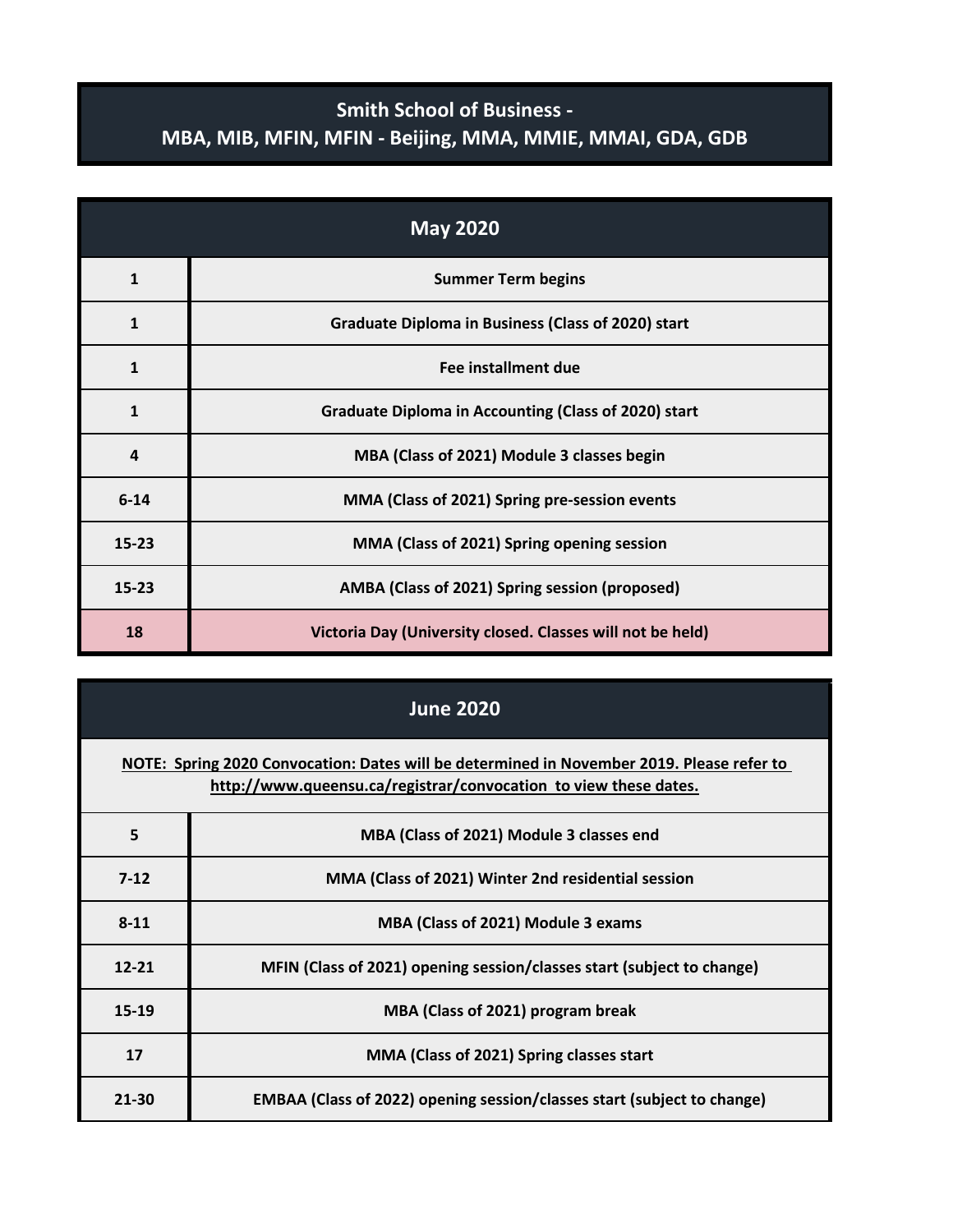| $23 - 26$ | MBA (Class of 2021) CAC Toronto trip (schedule to be confirmed) |
|-----------|-----------------------------------------------------------------|
| 29        | MBA (Class of 2021) Elective course schedule begins             |

| <b>July 2020</b> |                                                                            |
|------------------|----------------------------------------------------------------------------|
| 1                | Canada Day (University closed. Classes will not be held.)                  |
| $1 - 12$         | <b>EMBAA (Class of 2022) opening session continues (subject to change)</b> |
| 6                | MFIN (Class of 2021) classes start (subject to change)                     |
| $8 - 11$         | MMAI (Class of 2020) Final residential session                             |
| 15               | First date to apply to graduate in SOLUS for Fall 2020                     |
| 31               | GDA (Class of 2020) classes end                                            |

| August 2020             |                                                                        |
|-------------------------|------------------------------------------------------------------------|
| $\overline{\mathbf{3}}$ | <b>Civic Holiday (University closed)</b>                               |
| $7-22$                  | EMBA (Class of 2022) opening session/classes start                     |
| $23 - 30$               | MMAI (Class of 2021) opening session/classes start (subject to change) |
| $24 - 31$               | MIB (Class of 2021) Orientation session (subject to change)            |
| 30                      | GDB (Class of 2020) classes end (subject to change)                    |

| September 2020 |                                                                       |
|----------------|-----------------------------------------------------------------------|
|                | Fee installment due - Exception: OSAP students                        |
| $1 - 4$        | MIB (Class of 2021) Orientation session continues (subject to change) |
|                | MFIN (Beijing-Chinese; Class of 2021) program starts                  |
| 4              | MFIN (Beijing-English; Class of 2021) program starts                  |
|                | <b>Labour Day (University closed)</b>                                 |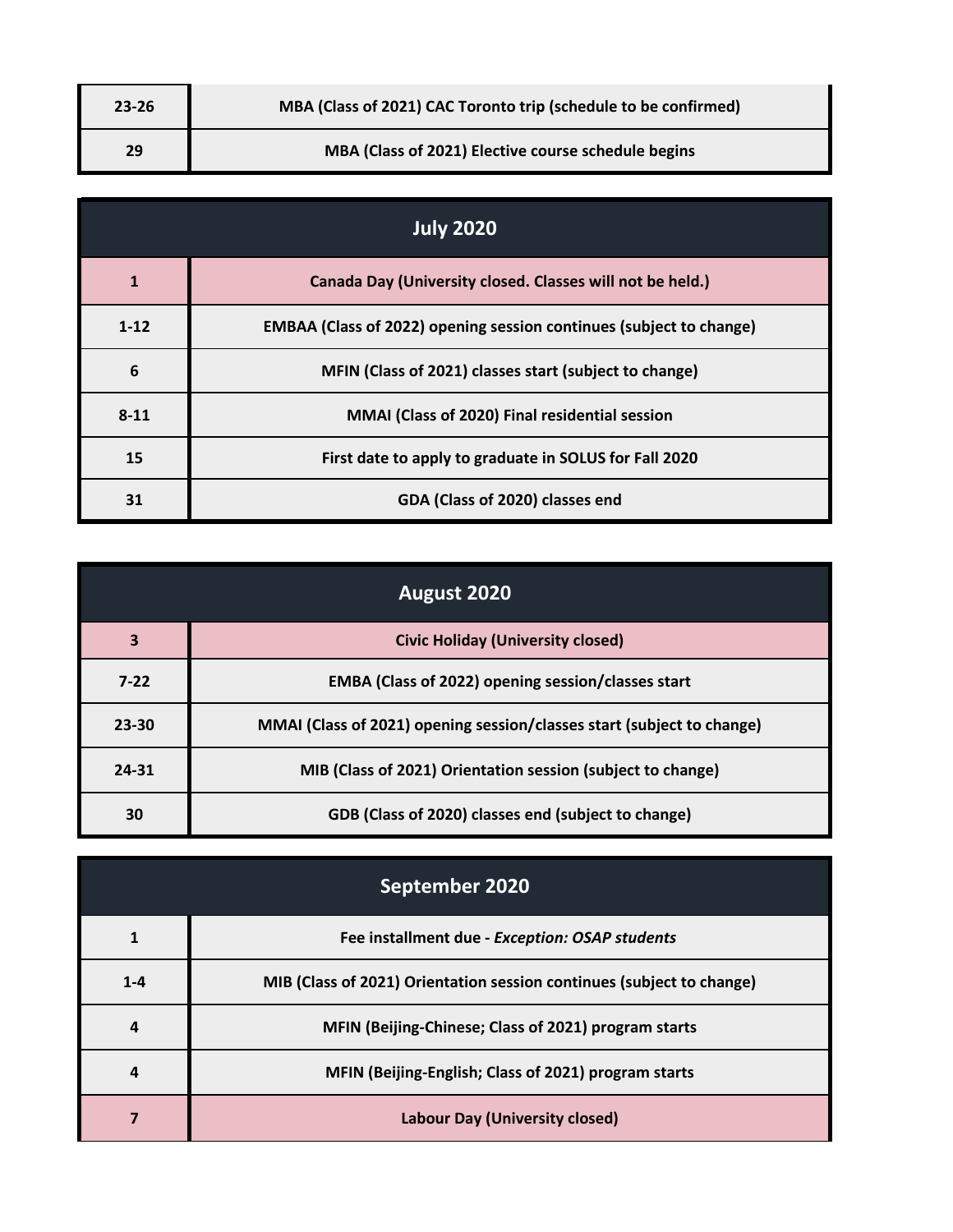## **8 MIB (Class of 2021) classes begin (subject to change)**

| October 2020 |                                                                   |  |
|--------------|-------------------------------------------------------------------|--|
| $3 - 8$      | MMA (Class of 2021) Spring (October) residential session          |  |
| $9 - 17$     | AMBA (Class of 2021) Fall session (proposed)                      |  |
| 12           | <b>Thanksgiving Day (University closed)</b>                       |  |
| 15           | Last date to apply to graduate in SOLUS for Fall 2020 (TENTATIVE) |  |
| 16           | <b>University Day</b>                                             |  |
| 26 - Nov.7   | MMIE (Class of 2021) Bootcamp (subject to change)                 |  |

|                                                                                                                                                        | November 2020                                                     |  |
|--------------------------------------------------------------------------------------------------------------------------------------------------------|-------------------------------------------------------------------|--|
| NOTE: Fall 2020 Convocation: Dates will be determined in May 2020. Please refer to<br>http://www.queensu.ca/registrar/convocation to view these dates. |                                                                   |  |
| 11                                                                                                                                                     | Remembrance Day observance (Classes cancelled 10:30 - 11:30 a.m.) |  |
| $6 - 14$                                                                                                                                               | <b>EMBAA (Class of 2021) Global Business session/classes end</b>  |  |
| $14 - 21$                                                                                                                                              | EMBA (Class of 2021) Elective session/classes end                 |  |

| December 2020 |                                                                      |
|---------------|----------------------------------------------------------------------|
| $\mathbf{1}$  | First date to apply to graduate in SOLUS for Spring 2021 (TENTATIVE) |
| <b>TBA</b>    | MMIE (Class of 2021) Second bootcamp session                         |
| 6             | <b>Commemoration Day</b>                                             |
| 7             | AMBA (Class of 2021) classes end                                     |
| 11            | MIB (Class of 2021) Fall classes end                                 |
| 13            | MBA (Class of 2021) classes end                                      |
| 24            | <b>Christmas Eve - no classes</b>                                    |
| 25            | <b>Christmas Day - no classes</b>                                    |
| 26            | <b>Boxing Day - no classes</b>                                       |
| 31            | <b>New Year's Eve - no classes</b>                                   |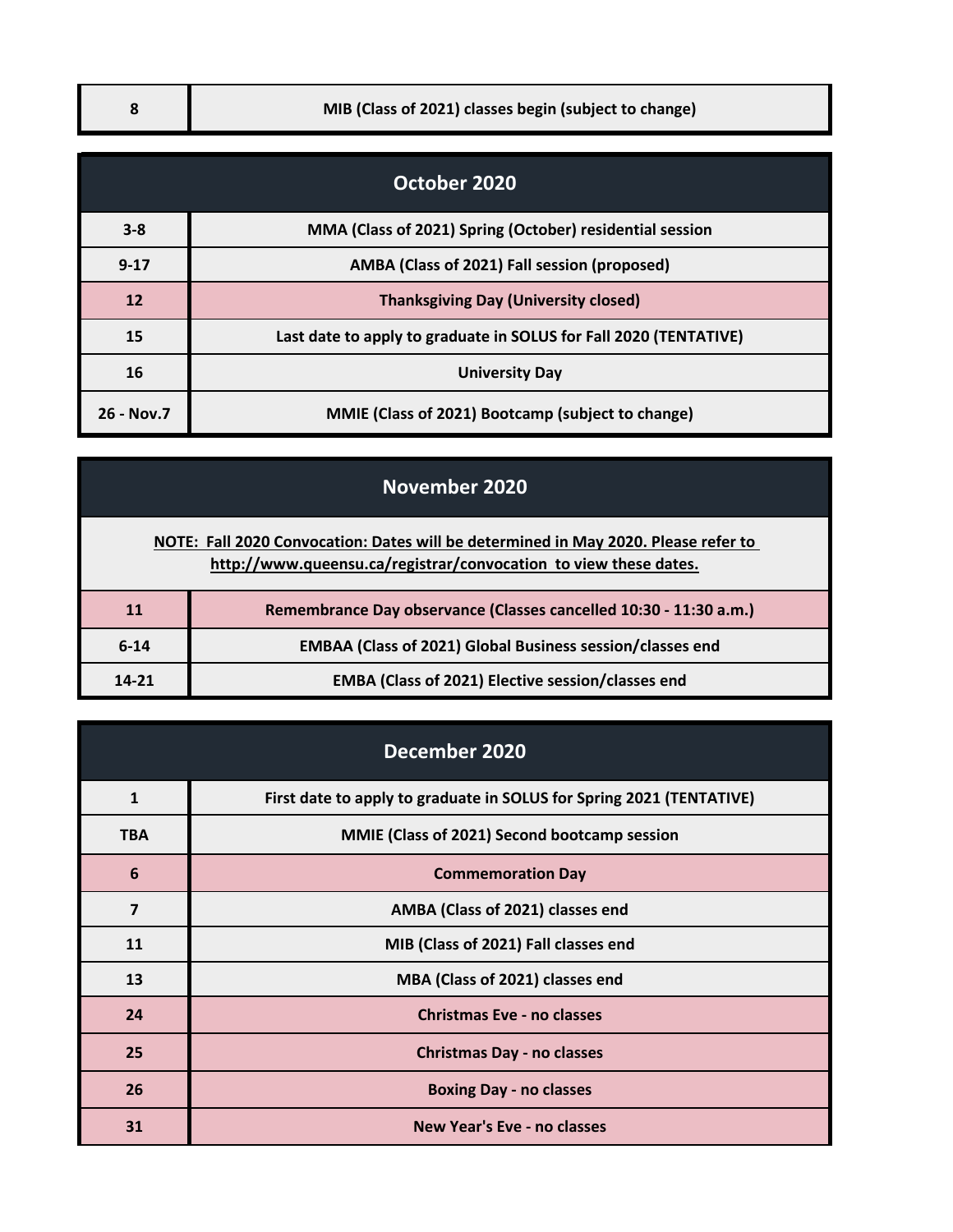| January 2021 |                                                                              |
|--------------|------------------------------------------------------------------------------|
| $\mathbf{1}$ | <b>New Year's Day - no classes</b>                                           |
| $\mathbf{1}$ | Fee installment due                                                          |
| $\mathbf{1}$ | <b>Winter Term begins</b>                                                    |
| $2 - 17$     | AMBA (Class of 2022) Opening session/classes start (subject to change)       |
| $3 - 8$      | MBA (Class of 2022) Pre-MBA (subject to change)                              |
| $10 - 13$    | MIB (Class of 2021) January virtual session (subject to change)              |
| $10 - 15$    | MMA (Class of 2022) Winter opening session/classes start (subject to change) |
| $15 - 23$    | MBA (Class of 2022) Pre-MBA (subject to change)                              |
| 25           | MIB (Class of 2021) Winter classes begin                                     |
| 27           | MMA (Class of 2022) Winter classes begin (subject to change)                 |

|           | <b>February 2021</b>                                                        |
|-----------|-----------------------------------------------------------------------------|
| $5 - 14$  | EMBA (Class of 2022) Creativity & Innovation session (subject to change)    |
| $14 - 23$ | <b>EMBAA (Class of 2022) Business Venturing Session (subject to change)</b> |
| 15        | <b>Family Day (no classes)</b>                                              |

|          | <b>March 2021</b>                                                |
|----------|------------------------------------------------------------------|
| $9 - 15$ | MMAI (Class of 2021) 2nd Residential session (subject to change) |

| <b>April 2021</b> |                                                                 |
|-------------------|-----------------------------------------------------------------|
| $\overline{2}$    | <b>Good Friday (no classes)</b>                                 |
| 18                | MMA (Summer class of 2021) ends (subject to change)             |
| <b>TBA</b>        | MMIE (Class of 2021) Final Bootcamp session (subject to change) |
| 25                | MFIN (Class of 2021) classes end (subject to change)            |
| 30                | MIB (Class of 2021) Winter classes end (subject to change)      |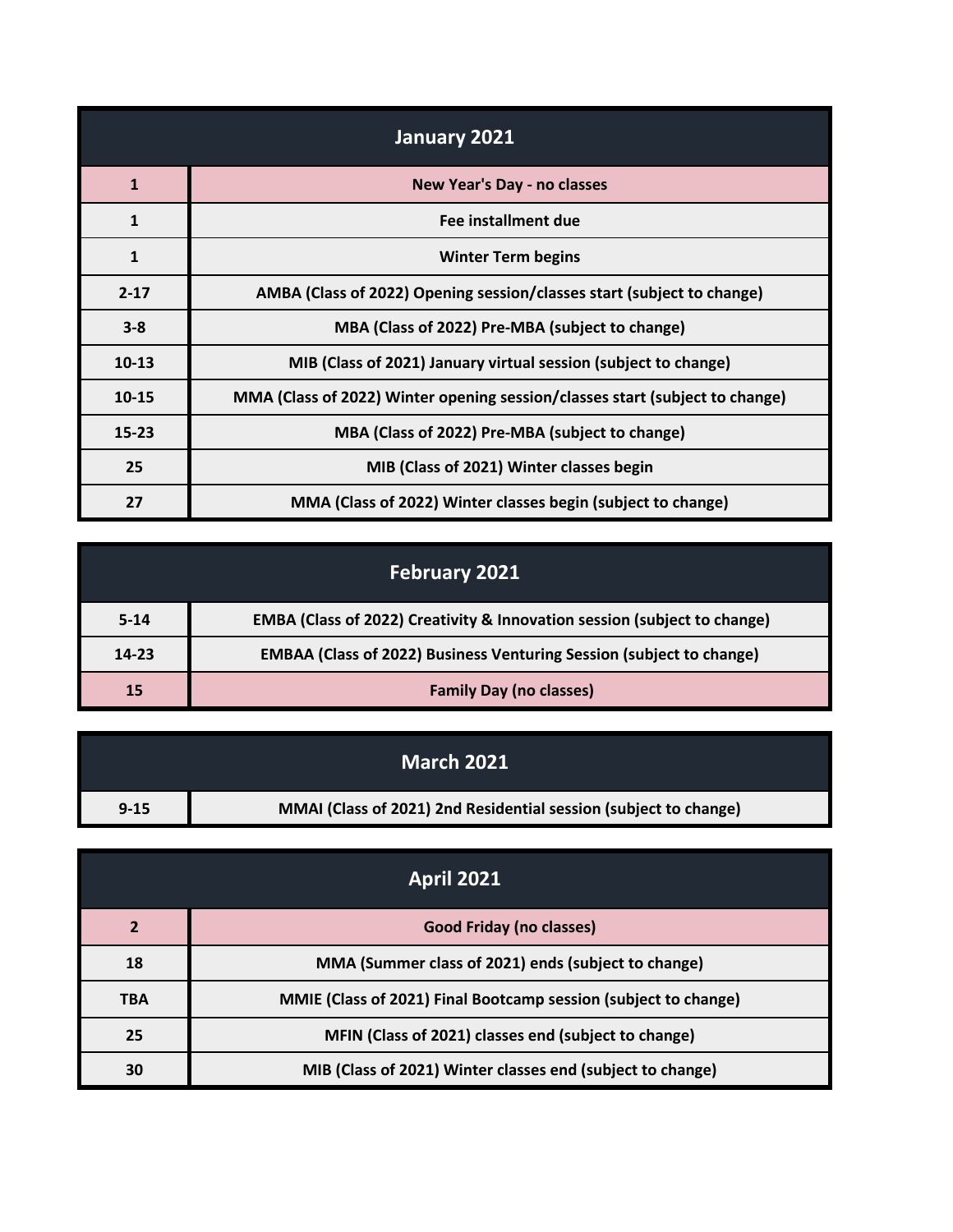| <b>May 2021</b> |                                                                |
|-----------------|----------------------------------------------------------------|
| <b>TBD</b>      | <b>MBA CONVOCATION CLASS OF 2021</b>                           |
| $\mathbf{1}$    | Fee installments due                                           |
| 1               | <b>Summer term begins</b>                                      |
| $\mathbf{1}$    | GDA (Class of 2021) classes begin (subject to change)          |
| 1               | GDB (Class of 2021) classes begin (estimated)                  |
| 10              | MIB (Class of 2021) Summer term begins                         |
| $21 - 29$       | AMBA (Class of 2022) Spring session (subject to change)        |
| $21 - 29$       | MMA (Class of 2022) Spring opening session (subject to change) |
| 24              | <b>Victoria Day (no classes)</b>                               |

|           | <b>June 2021</b>                                                 |
|-----------|------------------------------------------------------------------|
| $6 - 11$  | MMA (Class of 2022) Winter 2nd residential session               |
| 18-25     | MFIN (Class of 2022) opening session (subject to change)         |
| $20 - 30$ | <b>EMBAA (Class of 2023) opening session (subject to change)</b> |

| <b>July 2021</b> |                                                                            |
|------------------|----------------------------------------------------------------------------|
| 1                | Canada Day (University closed. Classes will not be held.)                  |
| $1 - 11$         | <b>EMBAA (Class of 2023) opening session continues (subject to change)</b> |
| 5                | MFIN (Class of 2022) classes start (subject to change)                     |
| $7 - 10$         | MMAI (Class of 2021) Final residential session                             |
| 15               | First date to apply to graduate in SOLUS for Fall 2021                     |
| 31               | GDA (Class of 2021) classes end                                            |

**August 2021**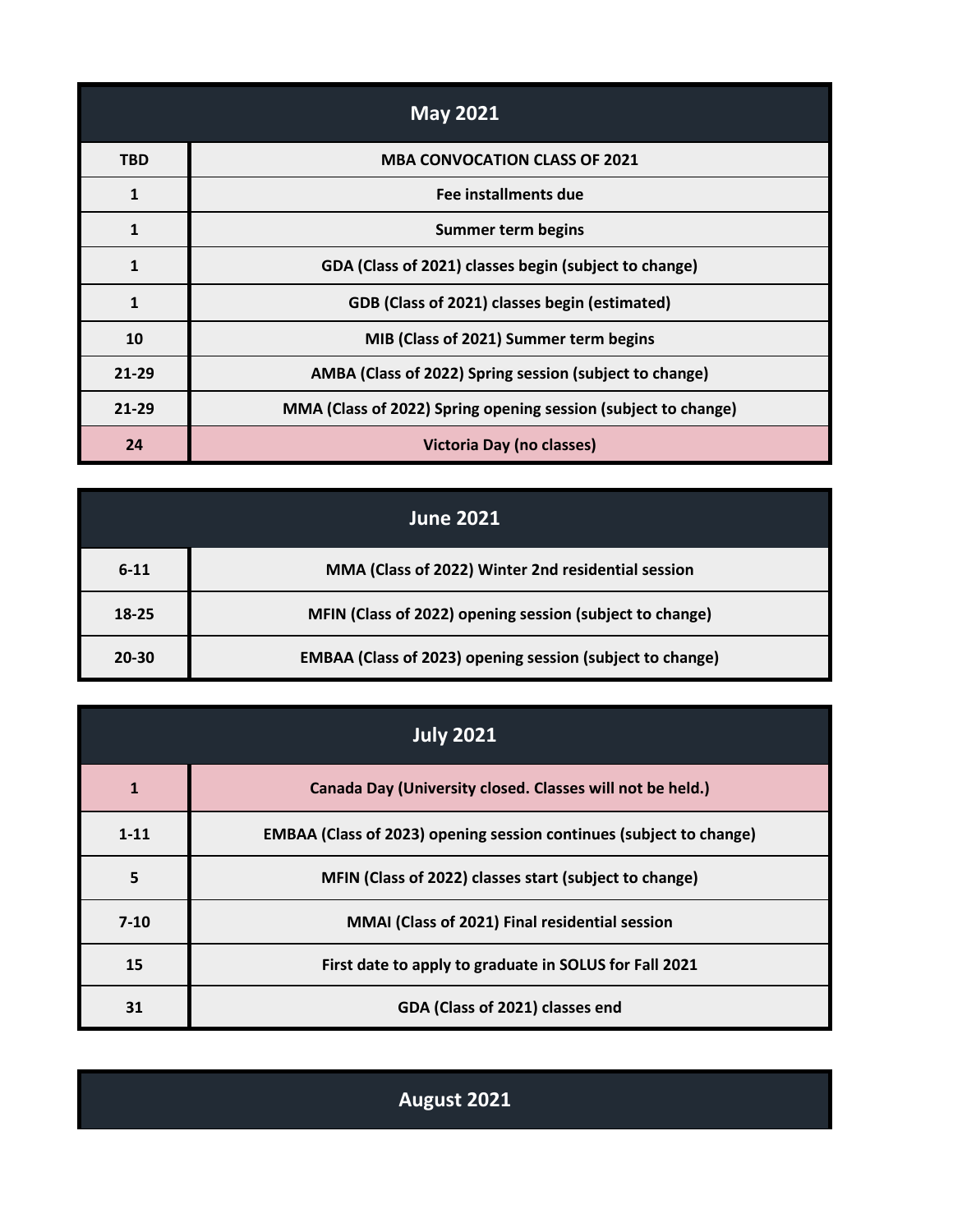|           | MFIN (Beijing-English; Class of 2021) program ends                     |
|-----------|------------------------------------------------------------------------|
| 3         | <b>Civic Holiday (University closed)</b>                               |
| 6         | MIB (Class of 2021) Summer term ends                                   |
| $6 - 21$  | EMBA (Class of 2023) opening session/classes start                     |
| $7 - 22$  | MMIE (Class of 2022) Initial Bootcamp (subject to change)              |
| $22 - 30$ | MMAI (Class of 2022) opening session/classes start (subject to change) |
| $23 - 31$ | MIB (Class of 2022) Orientation session (subject to change)            |
| 31        | GDB (Class of 2021) classes end (subject to change)                    |

| September 2021 |                                                                       |
|----------------|-----------------------------------------------------------------------|
|                | Fee installment due - Exception: OSAP students                        |
| $1 - 3$        | MIB (Class of 2022) Orientation session continues (subject to change) |
| 6              | <b>Labour Day (University closed)</b>                                 |
|                | MIB (Class of 2022) classes begin (subject to change)                 |
| 26             | MFIN (Beijing-Chinese; Class of 2021) program ends                    |

| October 2021 |                                                                   |
|--------------|-------------------------------------------------------------------|
| $3 - 8$      | MMA (Class of 2022) Spring (October) residential session          |
| $8 - 16$     | AMBA (Class of 2022) Fall session (proposed)                      |
| 11           | <b>Thanksgiving Day (University closed)</b>                       |
| 15           | Last date to apply to graduate in SOLUS for Fall 2021 (TENTATIVE) |
| 16           | <b>University Day</b>                                             |
| 25           | MMIE (Class of 2021) program ends                                 |

**November 2021**